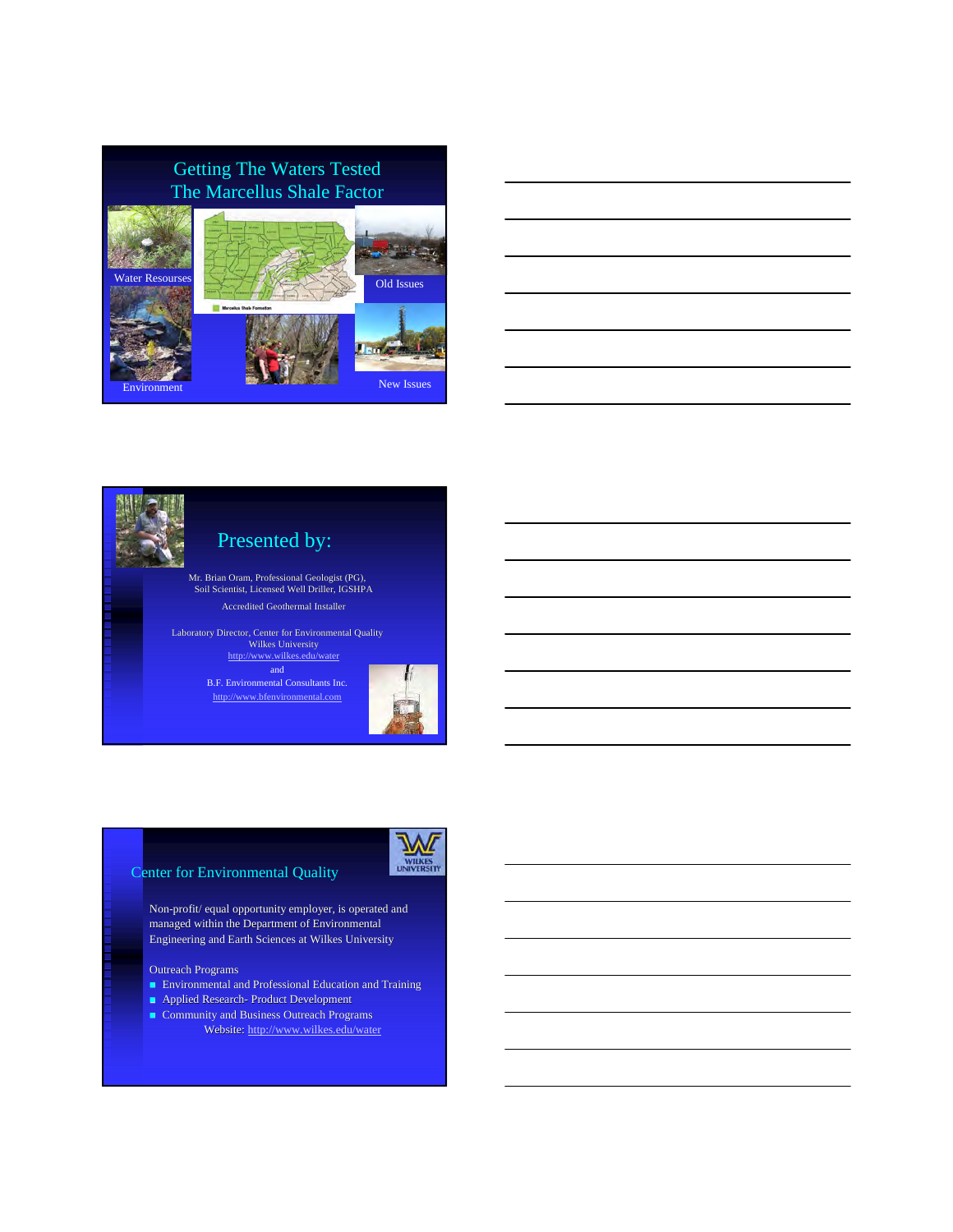

Courtimer





# **Goals**

- Local and Regional Geology
- **Existing Problems in Region**
- The Citizen Groundwater Database
- Baseline Testing What Parameters?
- Educating the Community

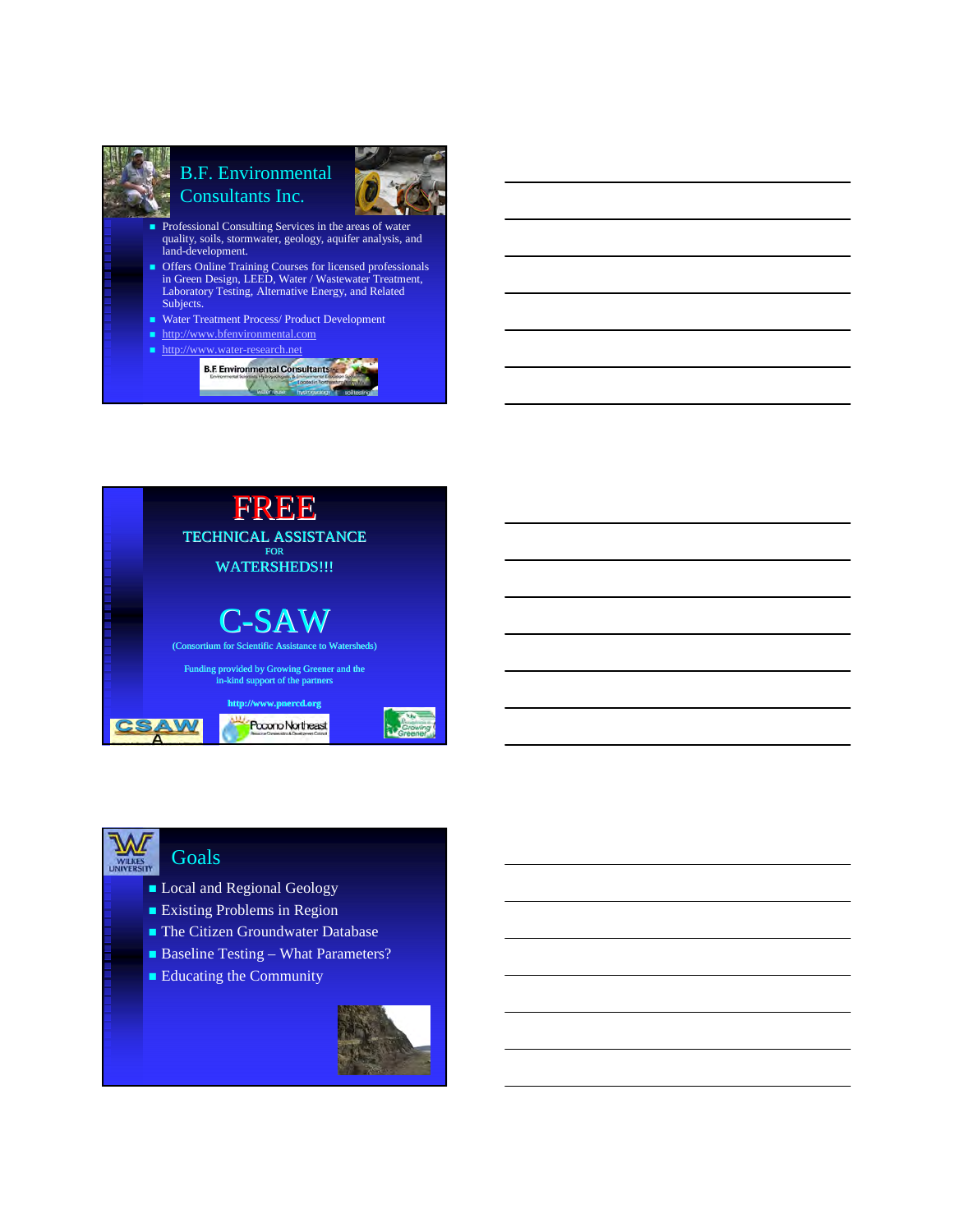# We What is the Marcellus Shale Factor?

- We have been educating private wellowners for 20 years- but it was difficult to get citizens to test their well water. It looks clear I am not sick It is fine.
- The Marcellus Shale Factor Baseline Testing for Natural Gas Development is conducting Testing and Citizens are be told they have a Problem NOW.
- Based on Private Well Construction and Placement Some Private Wells may be the pathways for Contamination.
- **WE NEED TO PROTECT OUR SOURCE WATER- not just from Marcellus Shale Development, but from US and our past.**
- **How do we track an unregulated activity such as: Private Wells and Identify Zones or Areas that are Vulnerable to Contamination.**
- **This lead to the idea for creating the Citizen Groundwater / Surfacewater Database**

WATER QUALITY<br>D A T A B A S E

# Background

Geology/Hydrology

# Marcellus Shale

This is Causing all the Concern?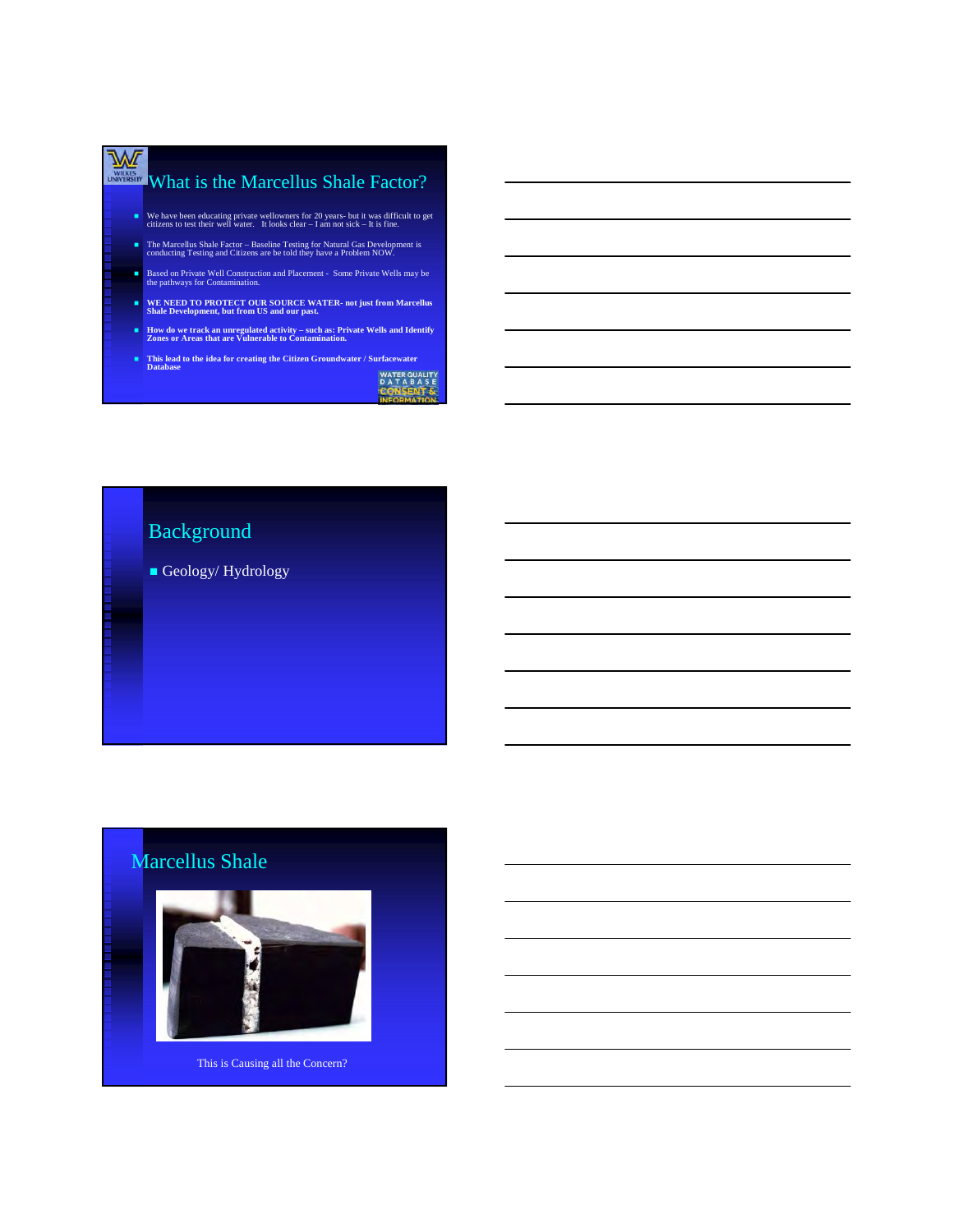









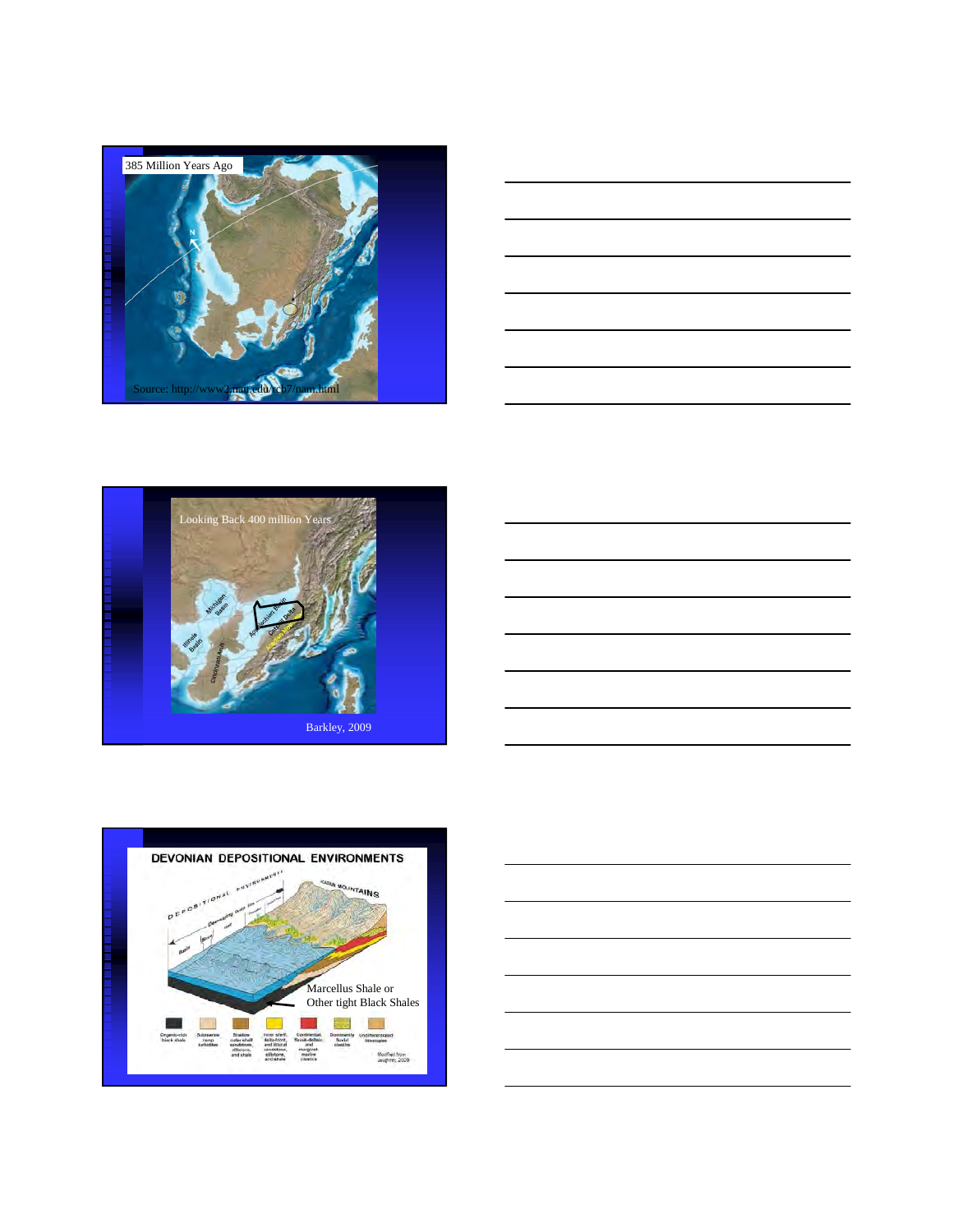









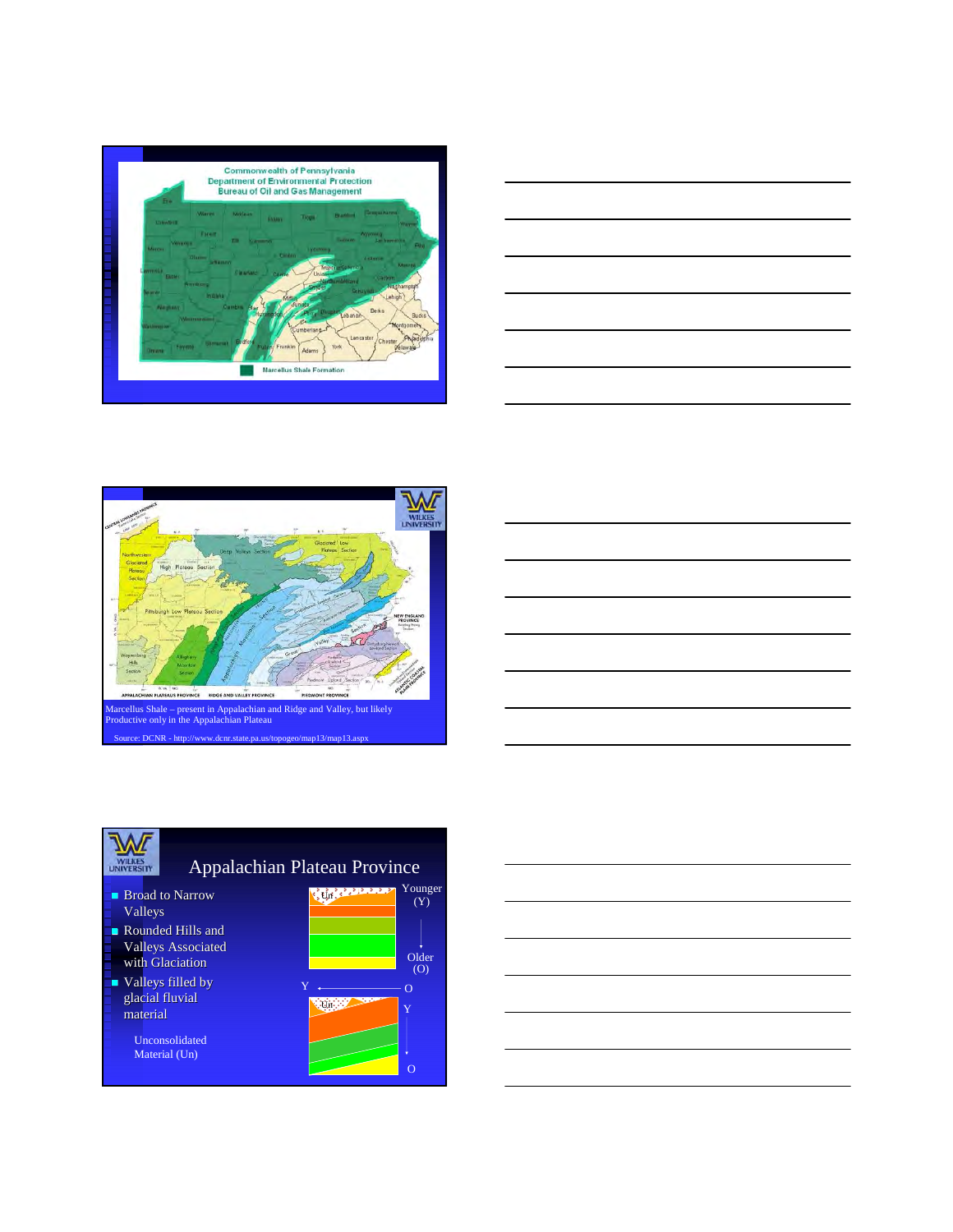



|                         |                        | Geological Sequence – Northeast PA |                                                                                                                                                                                                                                                                                                                                           |  |
|-------------------------|------------------------|------------------------------------|-------------------------------------------------------------------------------------------------------------------------------------------------------------------------------------------------------------------------------------------------------------------------------------------------------------------------------------------|--|
| ∩<br>D<br>E             | Time                   | Period                             | Deposit or<br><b>Rock Type</b>                                                                                                                                                                                                                                                                                                            |  |
|                         | 0 to 1.8 million years | $Quaternary-$<br>Glaciation        | sand, silt, clay,<br>and gravel<br>Not present (eroded and<br>weathered)<br>Llewellyn (coal) and<br>Pottsville (minor coal)<br><b>Mauch Chunk</b><br><b>Pocono and Spechty Kopf</b><br><b>Catskill Formation</b><br><b>Trimmers Rock Formation</b><br><b>Mahantango Formation</b><br><b>Marcellus Formation</b><br>(Black Shale) - Target |  |
|                         | 1.8 to 290 million     | <b>Tertiary to Permian</b>         |                                                                                                                                                                                                                                                                                                                                           |  |
|                         | $290 - 320$ million    | Pennsylvanian                      |                                                                                                                                                                                                                                                                                                                                           |  |
|                         | $320 - 354$ million    | Mississippian                      |                                                                                                                                                                                                                                                                                                                                           |  |
| $\overline{\mathbf{R}}$ | $354 - 417$ million    | Devonian                           |                                                                                                                                                                                                                                                                                                                                           |  |
|                         | $417 - 443$ million    | Silurian                           | <b>Onondaga Formation</b><br>(calcareous sandy shale)                                                                                                                                                                                                                                                                                     |  |

| <u> 1989 - Andrea Andrew Maria a Carlo Maria a Carlo Maria a Carlo Maria a Carlo Maria a Carlo Maria a Carlo Mar</u> |  |     |
|----------------------------------------------------------------------------------------------------------------------|--|-----|
|                                                                                                                      |  |     |
|                                                                                                                      |  |     |
|                                                                                                                      |  |     |
|                                                                                                                      |  |     |
|                                                                                                                      |  |     |
|                                                                                                                      |  |     |
|                                                                                                                      |  |     |
|                                                                                                                      |  |     |
|                                                                                                                      |  |     |
|                                                                                                                      |  |     |
|                                                                                                                      |  |     |
| <u> 1989 - Andrea Stadt Britain, amerikansk politik (d. 1989)</u>                                                    |  |     |
|                                                                                                                      |  |     |
|                                                                                                                      |  |     |
|                                                                                                                      |  |     |
|                                                                                                                      |  |     |
|                                                                                                                      |  |     |
| <u> 1989 - Johann Barnett, fransk politiker (d. 1989)</u>                                                            |  |     |
|                                                                                                                      |  |     |
|                                                                                                                      |  |     |
|                                                                                                                      |  |     |
|                                                                                                                      |  |     |
|                                                                                                                      |  |     |
|                                                                                                                      |  | ___ |
|                                                                                                                      |  |     |
|                                                                                                                      |  |     |
|                                                                                                                      |  |     |
|                                                                                                                      |  |     |
|                                                                                                                      |  |     |
| <u> Andreas Andreas Andreas Andreas Andreas Andreas Andreas Andreas Andreas Andreas Andreas Andreas Andreas Andr</u> |  |     |
|                                                                                                                      |  |     |
|                                                                                                                      |  |     |
|                                                                                                                      |  |     |
|                                                                                                                      |  |     |
|                                                                                                                      |  |     |
|                                                                                                                      |  |     |

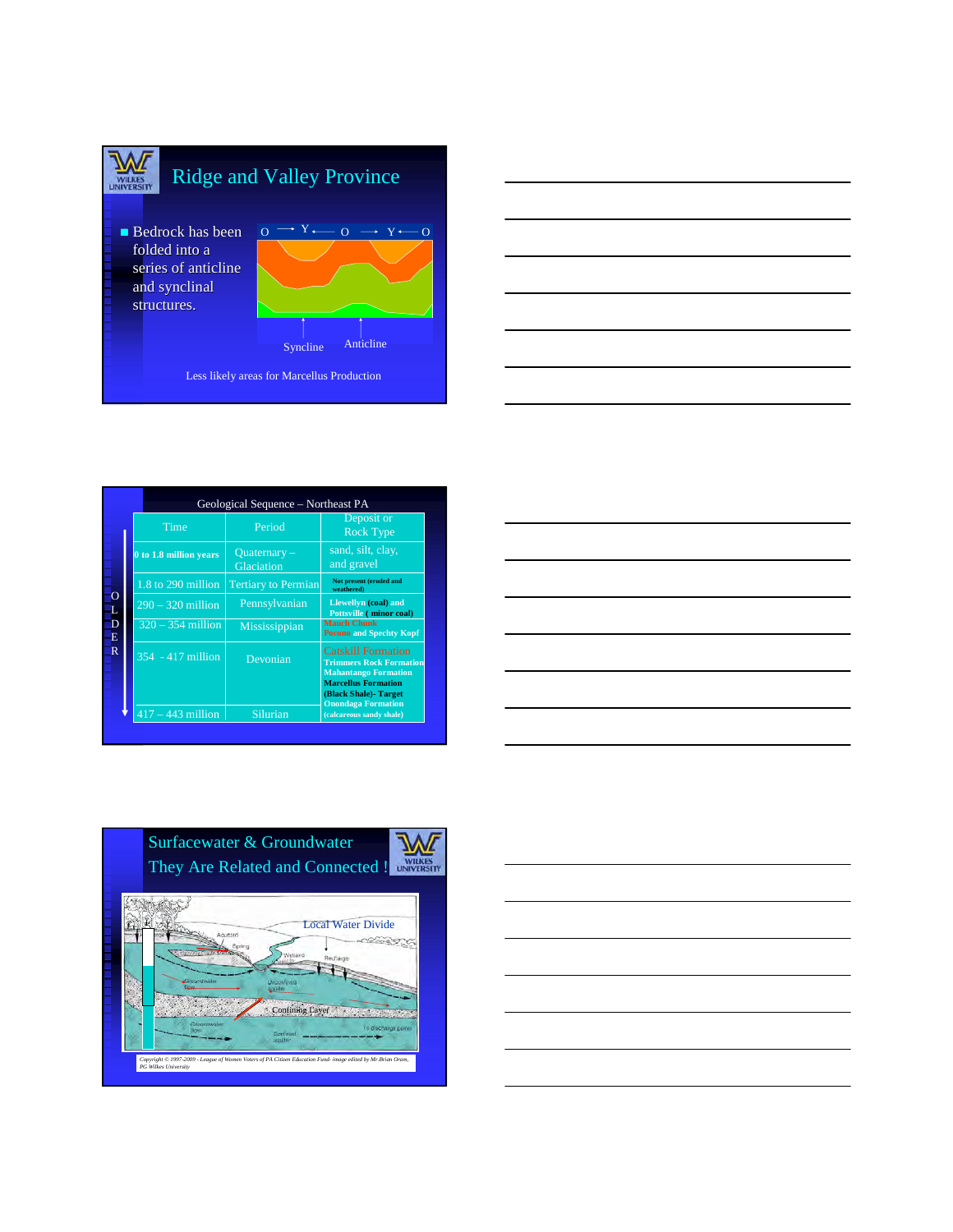







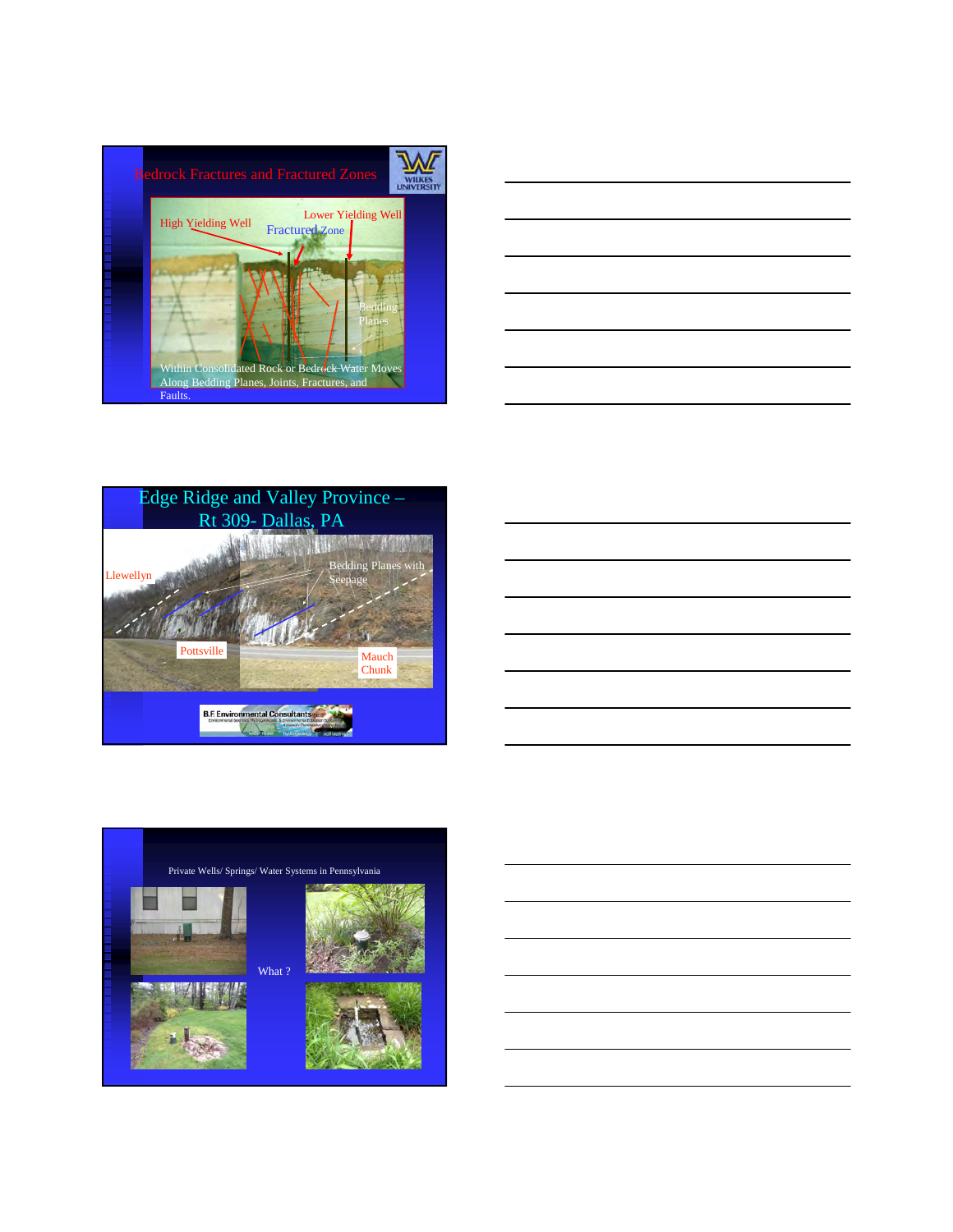# Private Wells Not Regulated

- Private Wells Are Not Regulated under Safe Drinking Water Act
	- $\bullet$  EPA NO
	- PADEP NO
	- County Very Few Counties in PA
	- Townships some have basic ordinance on placement- some have comprehensive requirements



#### Before Marcellus Shale Development What was the Quality of Private Well Water? Personal Observations

Impacts from Road Salt, Old Landfills, Gas Stations, Saline Water (1981 - 1985)

Bacterial Contamination and Well Construction Issues (1985)

Methane Gas Present in Wells in Northern Tier of PA and in parts of Columbia and Luzerne County, PA(Oram,1989).

Testing Conducted by Wilkes University in throughout the United States indicates that 30 to over 50% may be contaminated – Mostly by Total Coliform Bacteria (1989 – 2011). Locally – it tends to be about 40 to 50%.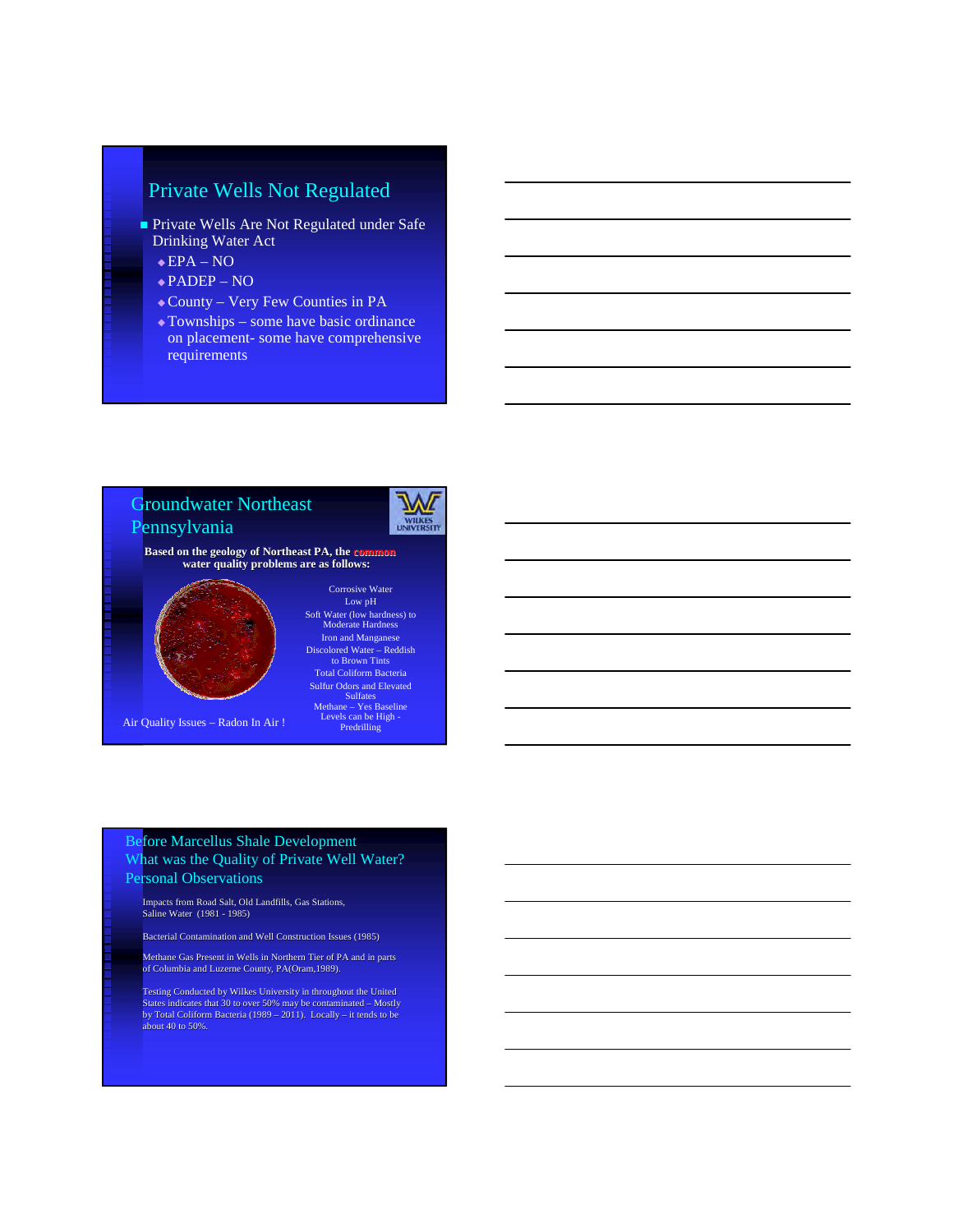

## Most Contamination appears to be associated with Total Coliform Bacteria



- **Insects**, Larvae and Nests / Egg Masses
- Mouse Colonies Snakes
- **Beehives**
- Mud when casing to close to ground

Therefore – In some cases - the Private Wells are Facilitating Groundwater Contamination.

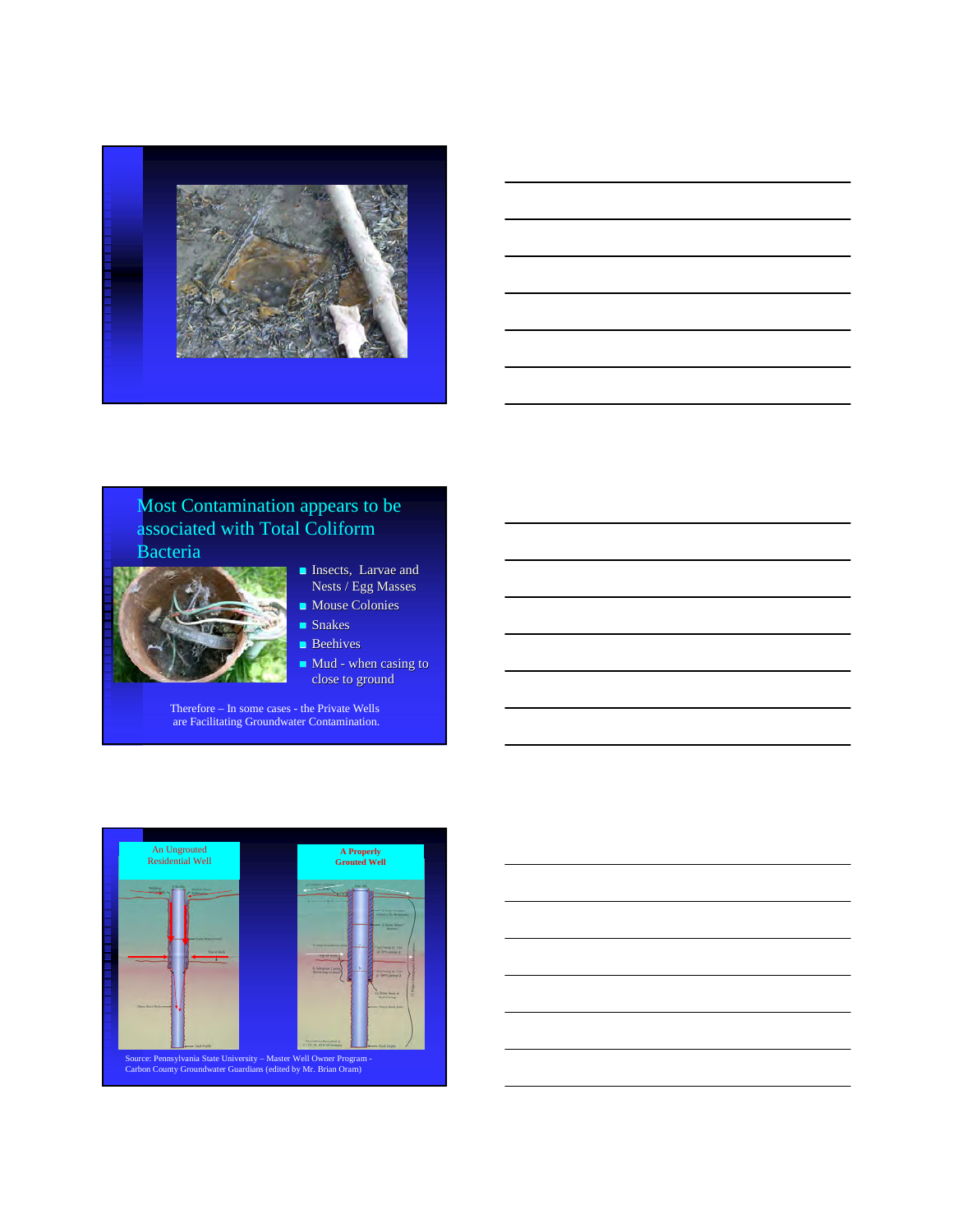- Baseline Testing Documenting Conditions
- Citizen Database- Track Change
- Making Improvements The Real Work !

Three Step Process



# Step 1: Baseline Testing-Education and Need Good Data

- **Baseline Testing** 
	- Proper Well Purging, Field Monitoring, and Sampling - Documenting Existing Conditions and Well or Water Source Information
	- Chain-of-Custody Protocols
	- Using a Certified Lab / Using Certified Methods
	- Picking Water Quality Parameters
	- Educating Private Well Owners and Explaining Results

# Education

- Conducted Free Workshops and Fairs
- **Updated Website** http://www.wilkes.edu/water
- Created a New Free Community Resource
- Added Informational Water Testing – Saline Water Screening Program

Schedule a Free Training Session – Go to Our Website

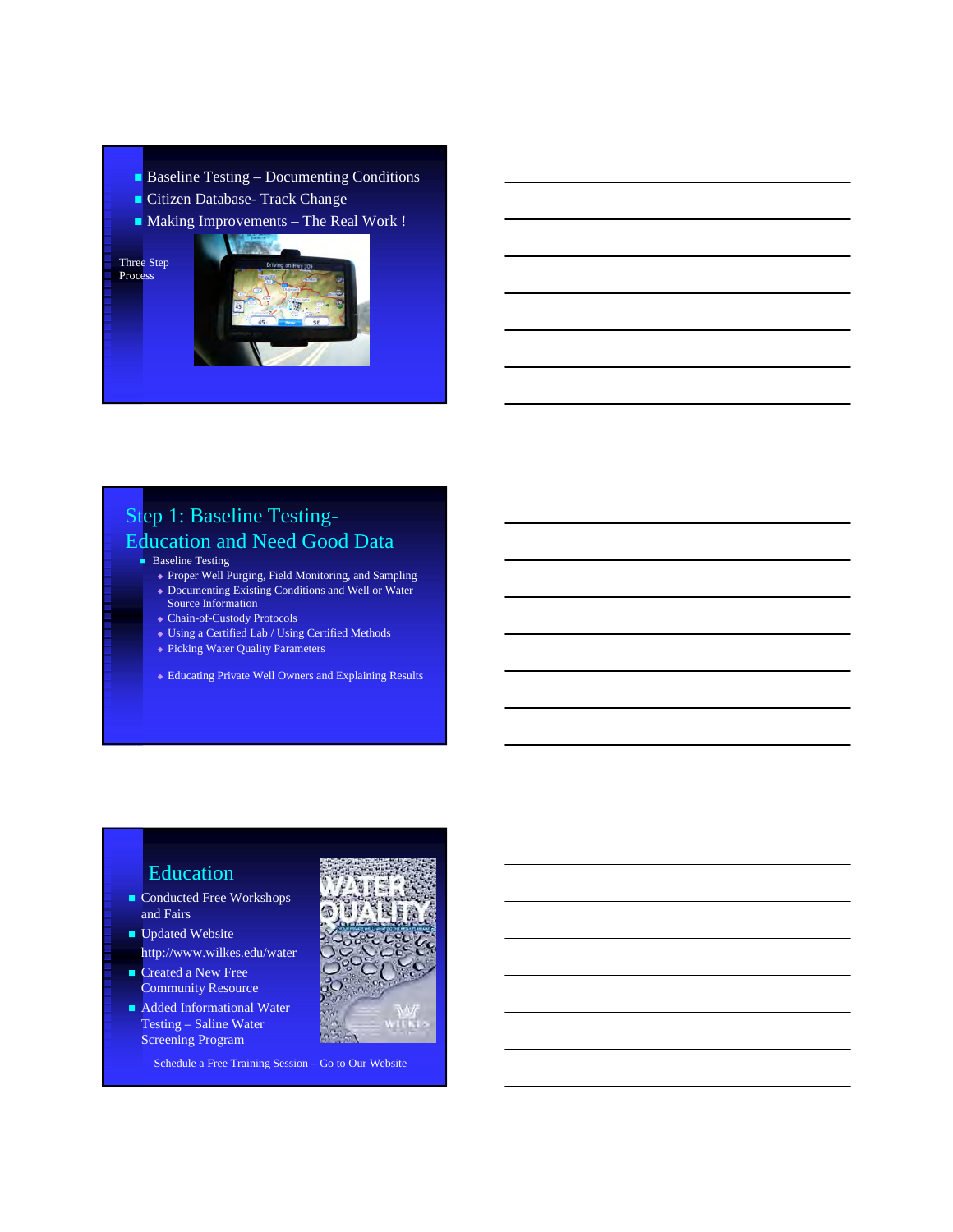



# Chain-of-Custody

- Sampling Procedures Sampling Operations
- ◆ Short-Term
- Long- Term
- Sample Transport
- Receipt, Storage, Transport
- Sample Analysis
- **Procedures for Data**

Chain of Custody is Not Just a Third Party<br>
Their water is Red!

Sampler – Much More – Begins at the Lab



# Step 2: Citizen Database

- Provide a Central Location to Store Baseline Pre-Drilling and/or Post-Drilling Water Quality Data for the Region Provided by Citizens.
- Document Quality by Geological Formation- Conduct Vulnerability Analysis
- Identify Existing Regional Issues or Concerns (Pre-drilling)
- Provide an Un-Biased Community Resource
- Provide a Mechanism to Track Temporal, Spatial, and other Geospatial Variation in Water Quality.
- Aid in Conducting Vulnerability Analysis
- Supplement the Database with Other Data Sources Currently I am adding all the data from the Dimock PADEP Investigation.

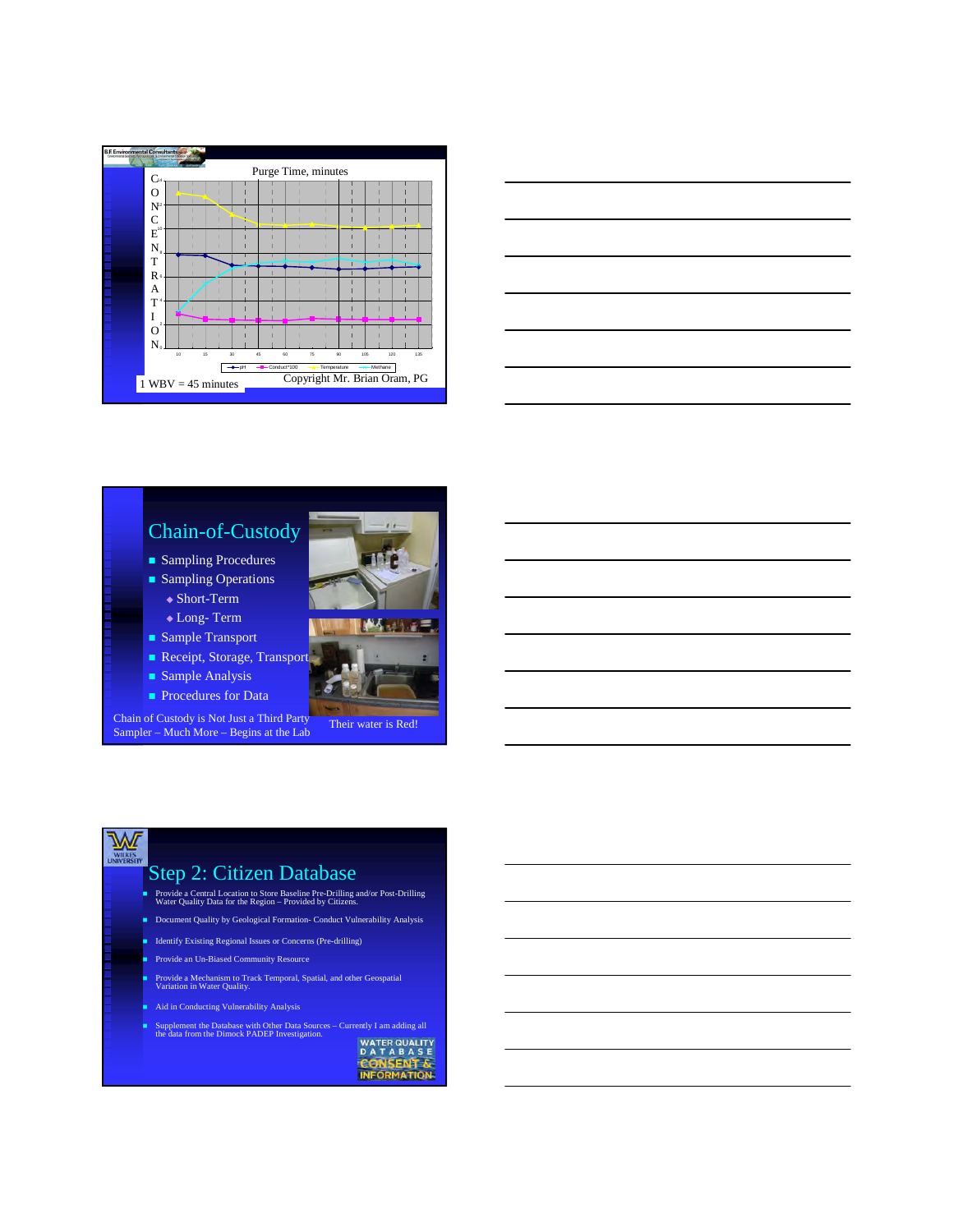

#### Citizen Database at Wilkes University-Guidelines for Submission

#### **II. Guidelines for Data Submission**

1. Third Party Samplers following chain-of-custody to certified laboratory.

2. Submit detailed reports from certified laboratory with a GPS position for the well – either from the citizen or direct from laboratory.

3. The water sample must be collected ahead of any water treatment system.

4. other conditions – Learn More at the Wilkes University Website.

Learn More – http://www.wilkes.edu/water







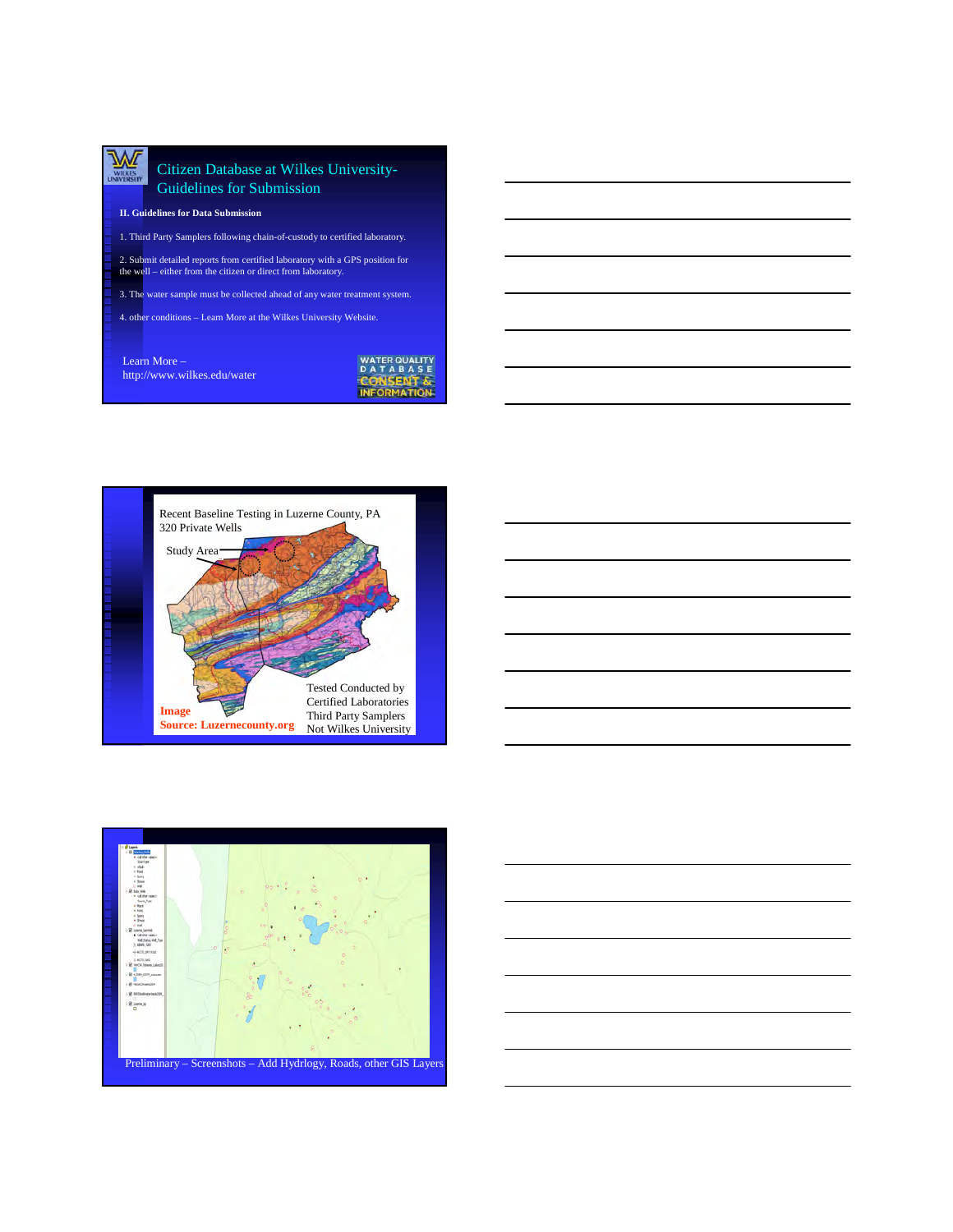



# Methane in Water

- Methane has been a hidden issue in NEPA.
- The gas is colorless, tasteless, and odorless and there are no known health effects.
- Potential concerns relate to flammability/ explosiveness of gas.
- Background appears to range from nondetect to over 20+ mg/L (highly variable) in Northeast Pennsylvania
- $\blacksquare$  Highest in the database Now about 7  $mg/L - I$  am in the process of adding baseline data that is approaching 20 mg/L (predrilling)

# Problems with Iron, Manganese, and Sulfur – May be Bacterially Related



In Northeastern PA- "Nuisance Bacteria may be associated with an Odor, Iron, Manganese, or Sulfur problem. Up to 50% of the time.

Make sure to test for total coliform, standard plate count, and Nuisance Bacteria.

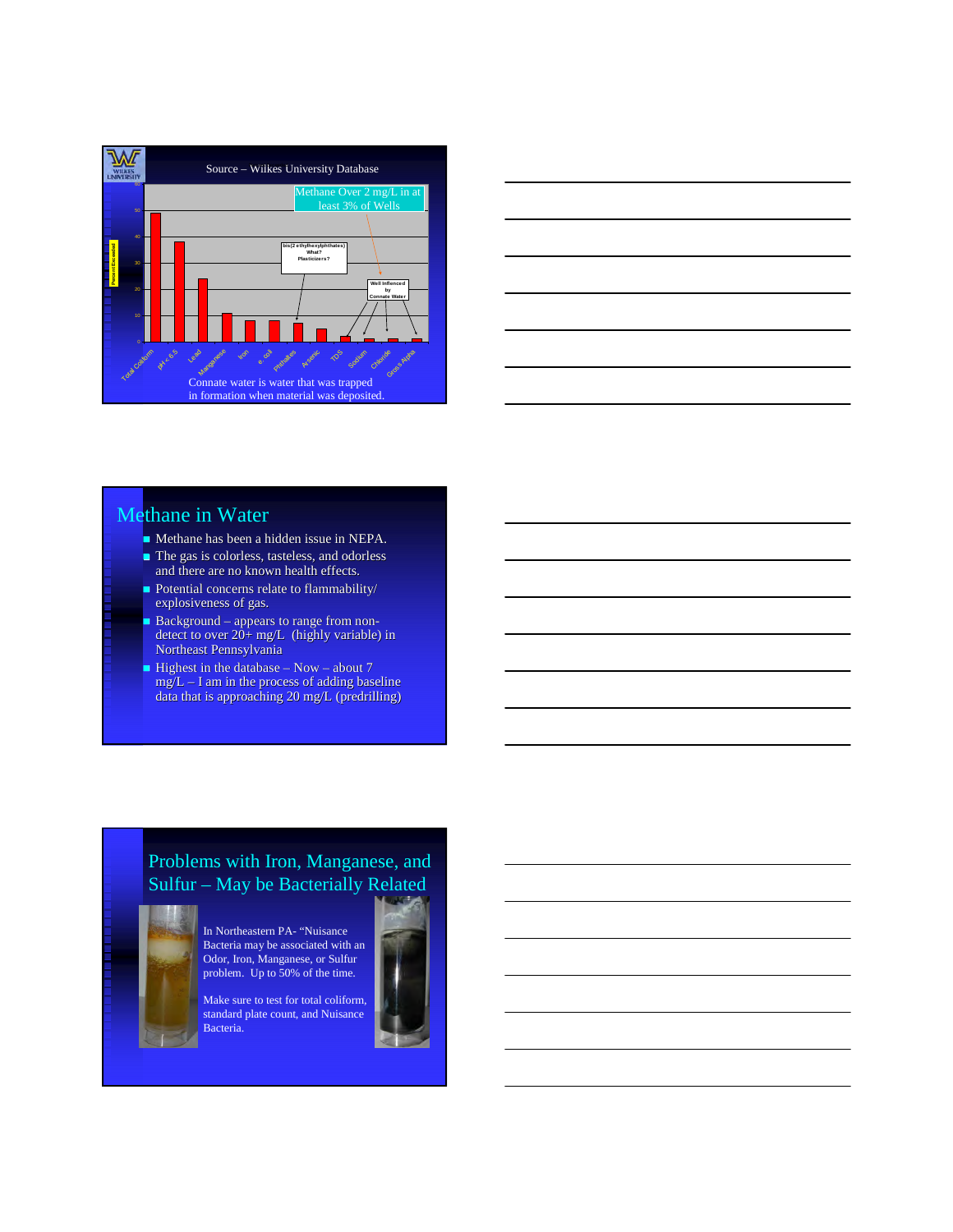# What are Phthalates?

- Used as Plasticizers- is a substance which when added to a material, usually a plastic, makes it flexible and easier to handle.
- Bis(2thylhexylphthalte) (DEHP) DW Standard 6 ppb – GI problems, possible endocrine disruptor and carcinogen.
- Recent Testing Highest Value was 60 ppb.
- How did this get in the aquifer?
	- Possibly the Black Coil Pipe used in wells and delivery lines for private homes.



# Suggested Baseline- For Citizens from PADEP (11/2010)

- Alkalinity, Chloride, Conductivity, Hardness, Oil and Grease, pH, Sulfate, Total Dissolved Solids, Total Suspended Soilds, Total Solids
- Barium, Calcium, Iron, Magnesium, Manganese, Potassium, Sodium, Strontium
- Ethane/Methane
- Total Coliform / E. coli

Other Recommendations at: http://www.wilkes.edu/water (Fact Sheet - Recommended Baseline)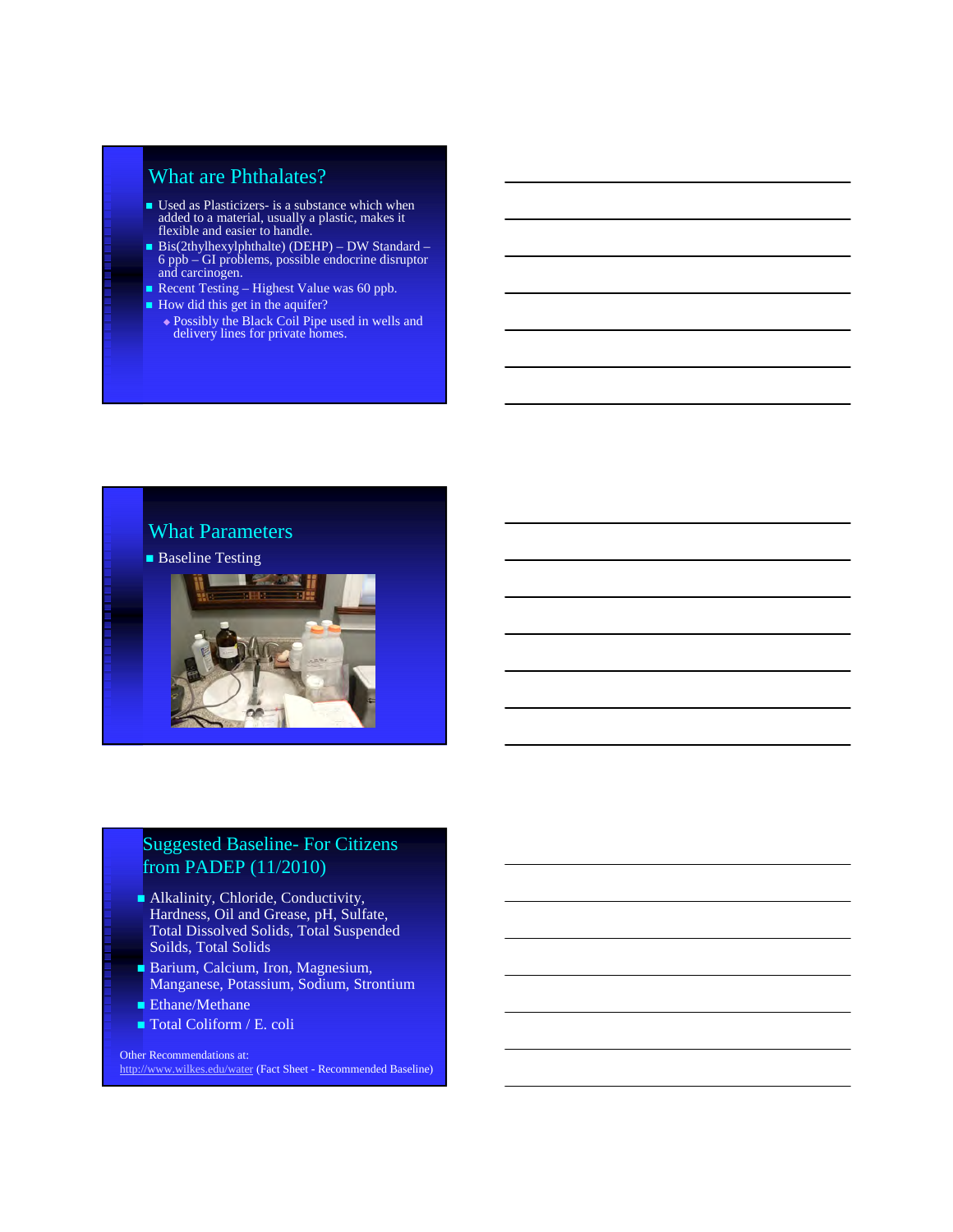# Baseline Testing – Oram's Recommendations for Citizens

- Where are you located?
- What is your surrounding land-use?
- Do you have any water quality problemssuch as discolored water, odors, or staining?
- Do you have a water treatment system?
- What is the source of your water?
	- Well, Spring, Cistern, etc





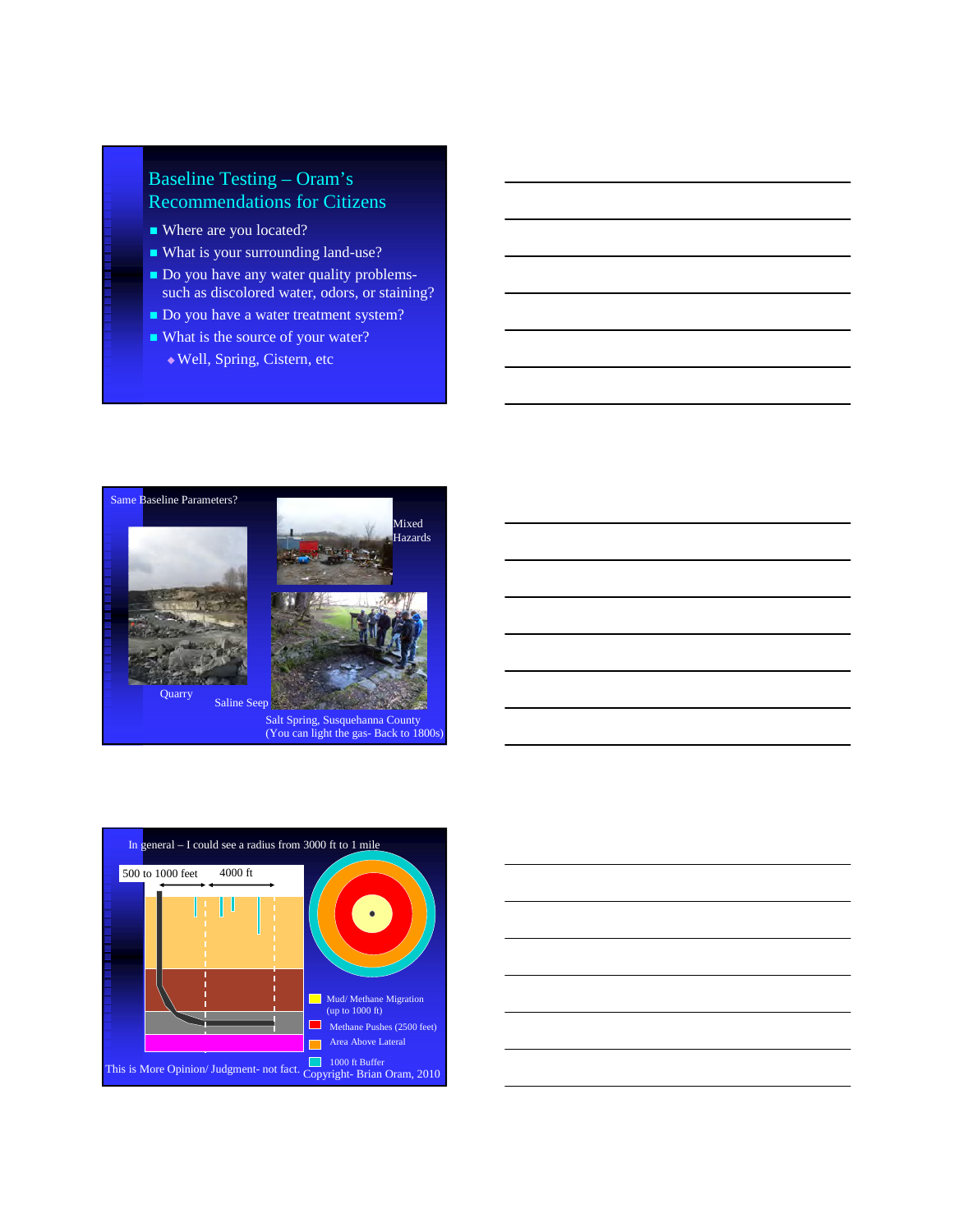# Suggested Baseline- For Citizens

- Testing Package # 1 Recommendations
- Total Coliform with e. coli confirmation, chloride, sodium, bromide, barium, pH, total dissolved solids, MBAS, iron, manganese, and methane/ethane.
- Testing Package # 2 Recommendations Package # 1- plus T. Hardness, Magnesium, Selenium, Strontium, Conductivity, Calcium, Zinc, Alkalinity, Arsenic, Nitrate, Total Suspended Solids, Sulfate, Oil & Grease, and 21-VOCs/MTBE.
- Testing Package # 3 Recommendations
- Package #1 and # 2 plus Potassium, Sulfide, Ammonia, Acidity, Nickel, Gross, Alpha/Beta, Lead, and Uranium.

It may be advisable to add Glycols and other organics and inorganics Depending on surrounding land-use, use of geothermal wells, and past history.

http://www.wilkes.edu/water (Fact Sheet - Recommended Baseline)

# Step 3:New Community Resource Helping To Take Action



WATER QUALITY<br>D A T A B A S E<br>CONSENT & **INFORMATION** 

Download a Free Copy (pdf) or Link to a copy at http://www.wilkes.edu/water

Also: 1. We are Working on a Regional Citizen Water Quality Database.

2. We provide informational water testing- not Certified Test- Screening Testing Post Drilling

Add Your Data to the Citizen Database

# Other Projects

- Developing Low Cost Water Monitoring Equipment with Remote Reading Capacity for Citizen Scientists.
- Assisting with the Development of Stream and Watershed Based Monitoring Programs.
- Developing and Training Citizen Scientists
- **Working on Sourcewater Protection Projects**
- **Educating Private Well Owners**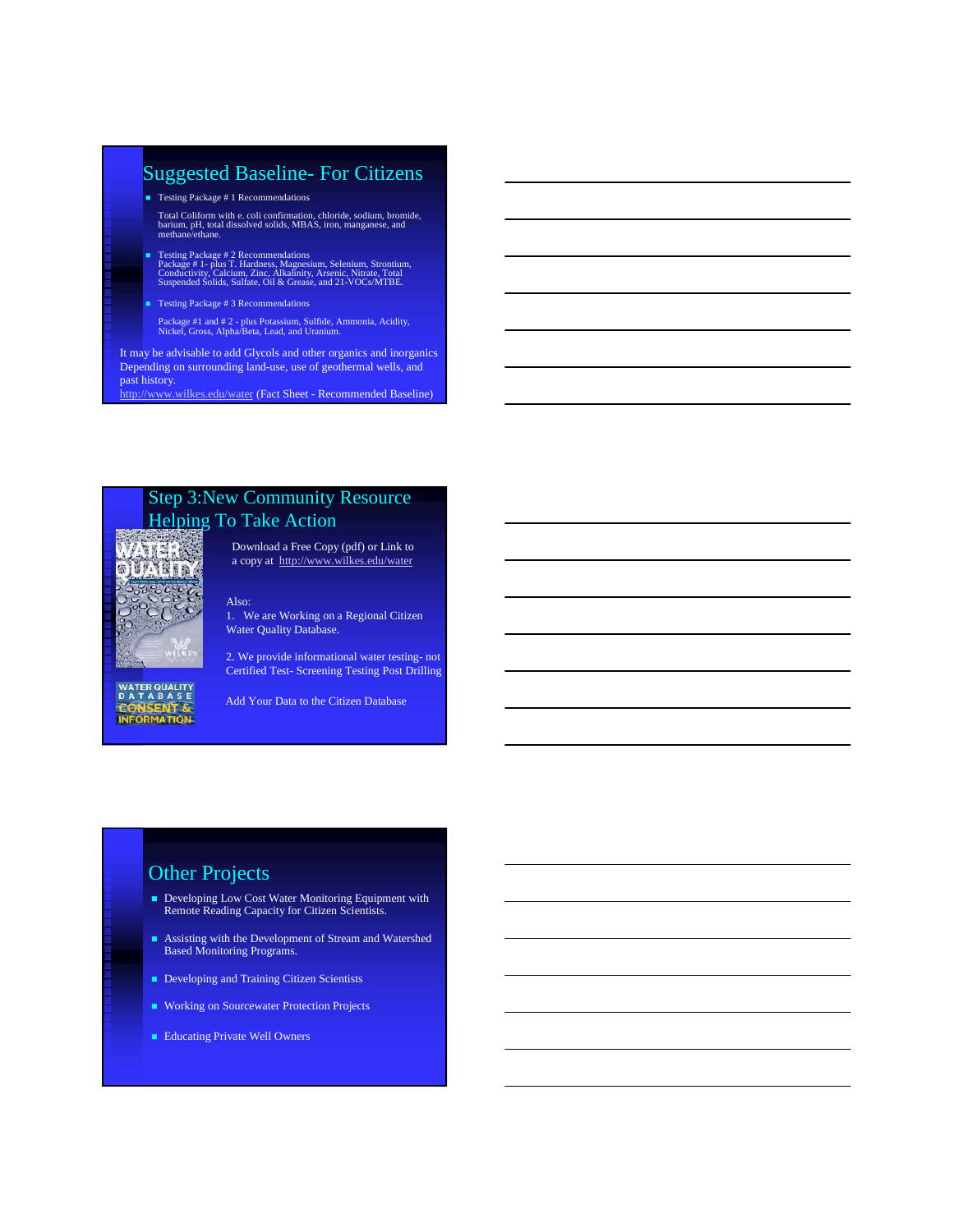# Step 4:New Program to Help Private Well Owners (Fixing Problem Wells)

- Pocono Northeast RC&D Council Private Well Assistance Program
	- ◆ Education
	- Outreach/Training
	- Funding Need Repairs via a 1 % loan program- terms up to 20 yrs.
	- http://www.pnesolutions.org

Working as a Community



It is Critical to Get in the Field - Keep Your Eyes Open

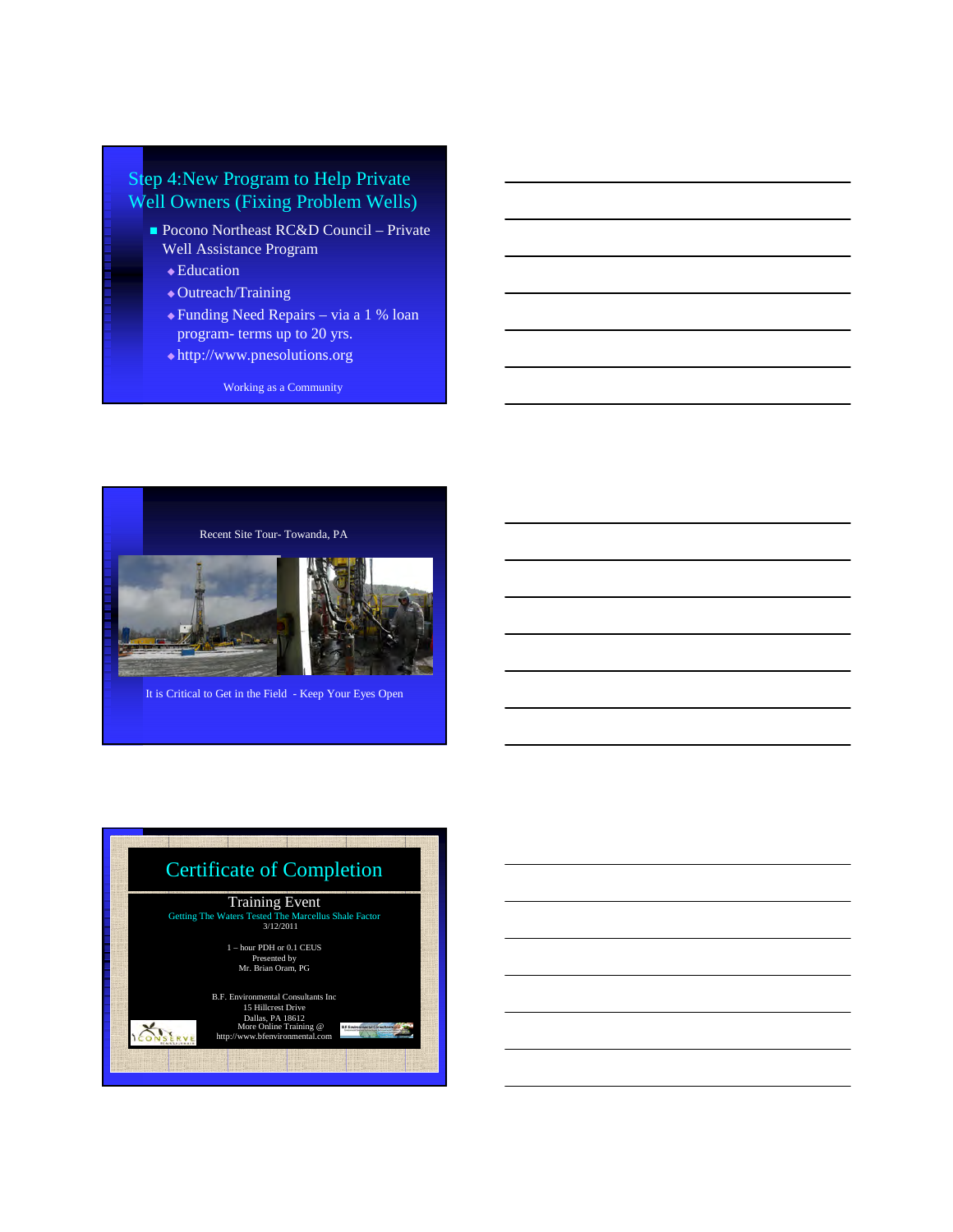



# Production Water Treatment-Modified POW Process for Brines